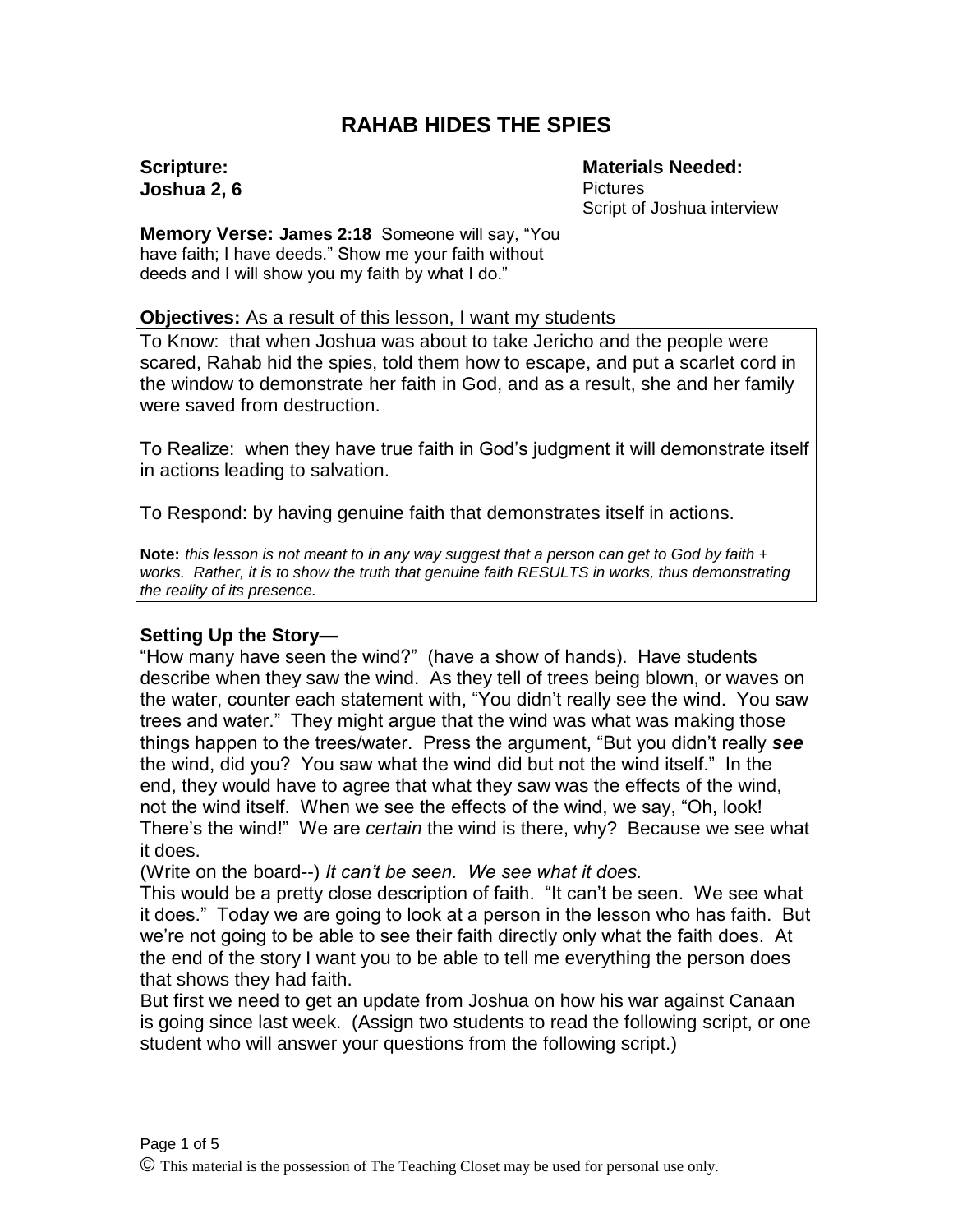News interviewer:

Joshua, I hear you have a special job you say God has given you. Joshua: I and my army have to destroy all the Canaanites, young and old, living in the land.

Interviewer: Why?

Joshua: God has given them a long time to turn away fro idol worship. It's gotten worse and worse. So now He's using us to bring judgment on them. Our job is to totally get rid of the idols and the people.

Interviewer: What if someone in the city wants to turn from idols?

Joshua: These people believe in their idols. It's unlikely that any will change. Interviewer: Do you know which city you will attack first?

Joshua: Definitely Jericho.

Interviewer: What will you do first to take it?

Joshua: I just sent a couple of my men over to check it out and see what kind of city it is. After we talk, we'll know better what to do.

Interviewer: Your men actually went over into Jericho when they knew you wanted to attack them?! How did they accomplish that? What did they find out? Joshua: Let's find out.

| <b>Telling the Story-</b> |                                                                                                                                                                                                                                                                                                                                                                          | As you tell the story-                                                                                                                                                                                                                |
|---------------------------|--------------------------------------------------------------------------------------------------------------------------------------------------------------------------------------------------------------------------------------------------------------------------------------------------------------------------------------------------------------------------|---------------------------------------------------------------------------------------------------------------------------------------------------------------------------------------------------------------------------------------|
| Scripture:                | I. Joshua About to Take Jericho<br>A. Spies come to Rahab's<br>house                                                                                                                                                                                                                                                                                                     |                                                                                                                                                                                                                                       |
|                           | B. King finds out and sends to<br>get them                                                                                                                                                                                                                                                                                                                               | If the king knew Joshua was going to<br>win, it would seem he would be<br>begging for mercy. It seems Joshua<br>was right about these people not<br>wanting to turn to God.                                                           |
|                           | II. Rahab Demonstrates Her                                                                                                                                                                                                                                                                                                                                               |                                                                                                                                                                                                                                       |
| Scripture:                | Faith<br>A. Hides and Lies for Spies<br>1. pust them on the roof<br>with the flax<br>2. "I didn't know where they<br>were from."<br>3. "They left."<br>4. "I don't know where they<br>were going."<br>5. "You can probably catch<br>them if you hurry."<br>B. Professes Faith in God<br>1. "I know that the Lord has<br>given the land."<br>2. "Everyone is terrified of | Why would Rahab do that? Is anyone<br>else doing that? What would happen<br>to Rahab if it were found out that she<br>was hiding the men?<br>So she's risking her life for these two<br>Jewish men? Why? She tells us in<br>verse 11. |
|                           | your God."                                                                                                                                                                                                                                                                                                                                                               |                                                                                                                                                                                                                                       |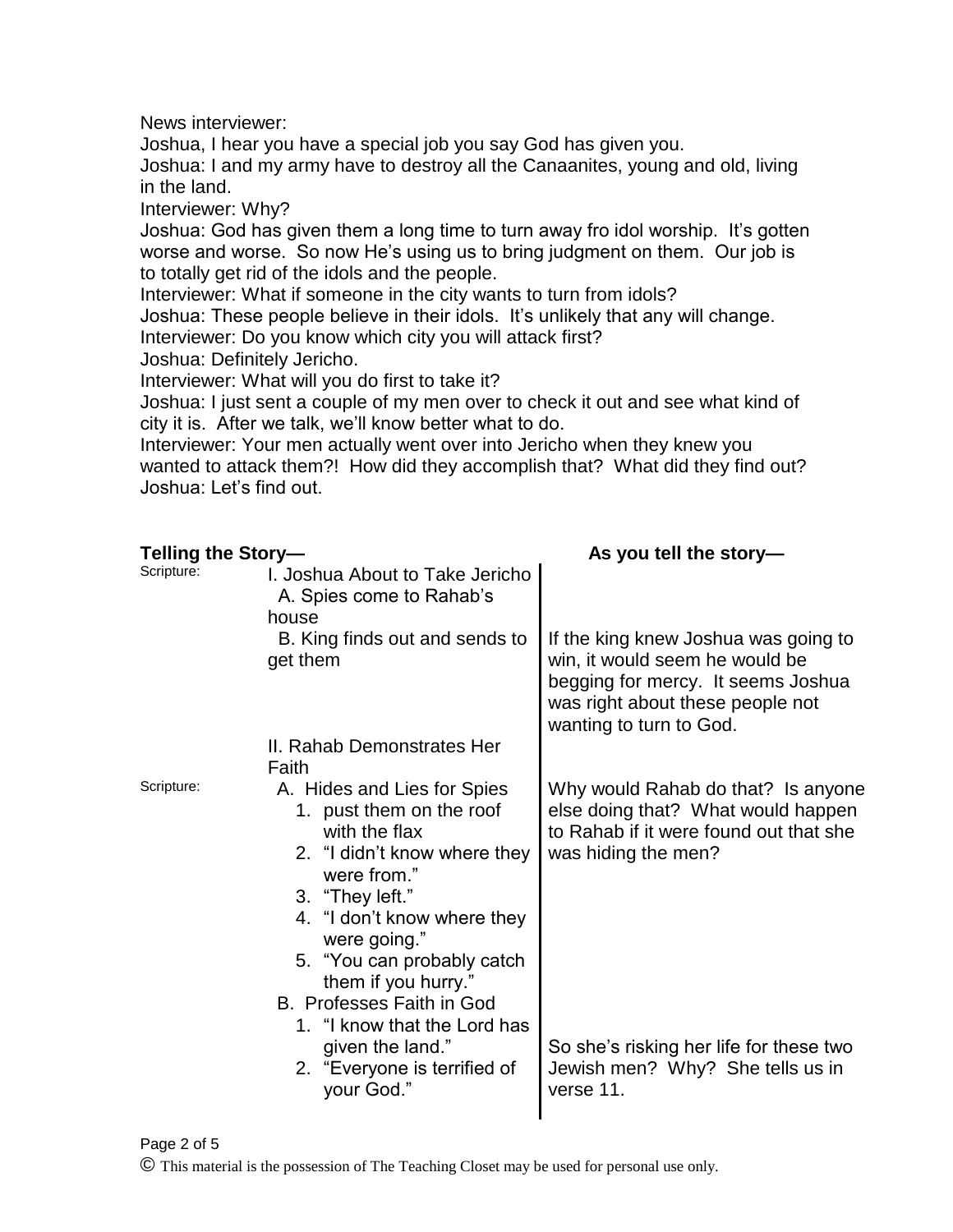| 3. "Your God is god above<br>and below."                                                                                                      | --she knows God is above all<br>--she knows she will be destroyed                                                                                                                                                                                     |
|-----------------------------------------------------------------------------------------------------------------------------------------------|-------------------------------------------------------------------------------------------------------------------------------------------------------------------------------------------------------------------------------------------------------|
|                                                                                                                                               | Does she REALLY believe these<br>things? Don't the other people<br>believe these things are going to<br>happen?<br>How do we know that Rahab is<br>different from the other inhabitants of<br>the city? What does she do?<br>--acts on what she knows |
|                                                                                                                                               | That red rope was going to be the<br>demonstration of her faith. Everyone<br>who was in that house was under the<br>protection of that red rope.                                                                                                      |
| C. Makes Spies Swear to save<br>her                                                                                                           |                                                                                                                                                                                                                                                       |
| D. Helps them Escape<br>1. lets them down by a<br>rope<br>2. tells them where to hide                                                         |                                                                                                                                                                                                                                                       |
| E. Puts Scarlet Cord in Window<br>1. She must have the rope<br>2. Everyone must be in her<br>house<br>3. She must NOT tell                    |                                                                                                                                                                                                                                                       |
| III. Rahab is Saved from<br><b>Destructions</b>                                                                                               |                                                                                                                                                                                                                                                       |
| A. Israelites take Jericho<br>B. Rahab is spared<br>1. and all in her house<br>2. Because she hid the<br>spies<br>C. Israelites burn the city | Summarize this because the details of<br>the taking of Jericho are told in next<br>weeks lesson. Don't tell how the city<br>is taken and destroy, only that Rahab<br>is spared.                                                                       |
|                                                                                                                                               |                                                                                                                                                                                                                                                       |

## **Concluding the story:**

Scripture:

Did Rahab have faith that her city was going to be destroyed? Did you see her faith in the lesson? You didn't see her faith directly, but you did see what it did. (point back to opening statement: It can't be seen. We see what it does.) What things did she do that showed she had faith? (write on board as students tell them)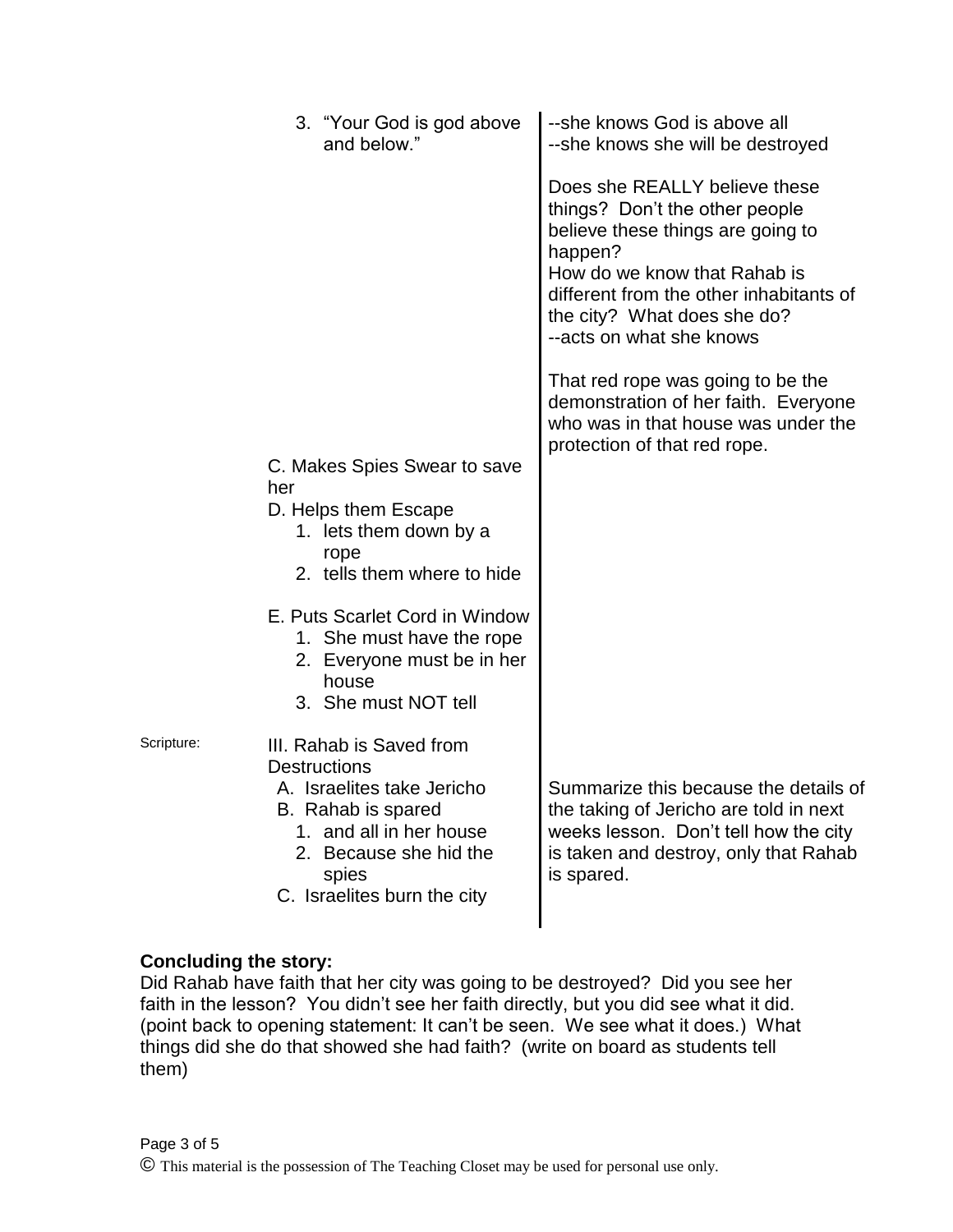If someone asked you, "Do you have faith in God?" what would you say? I want you to think for a minute. What is one thing in your life that you can say demonstrates the truth that you have faith. Someone could point to your life and say, "Yep. They have faith, because this is what they do." Let's pray.

#### **Boardwork:**